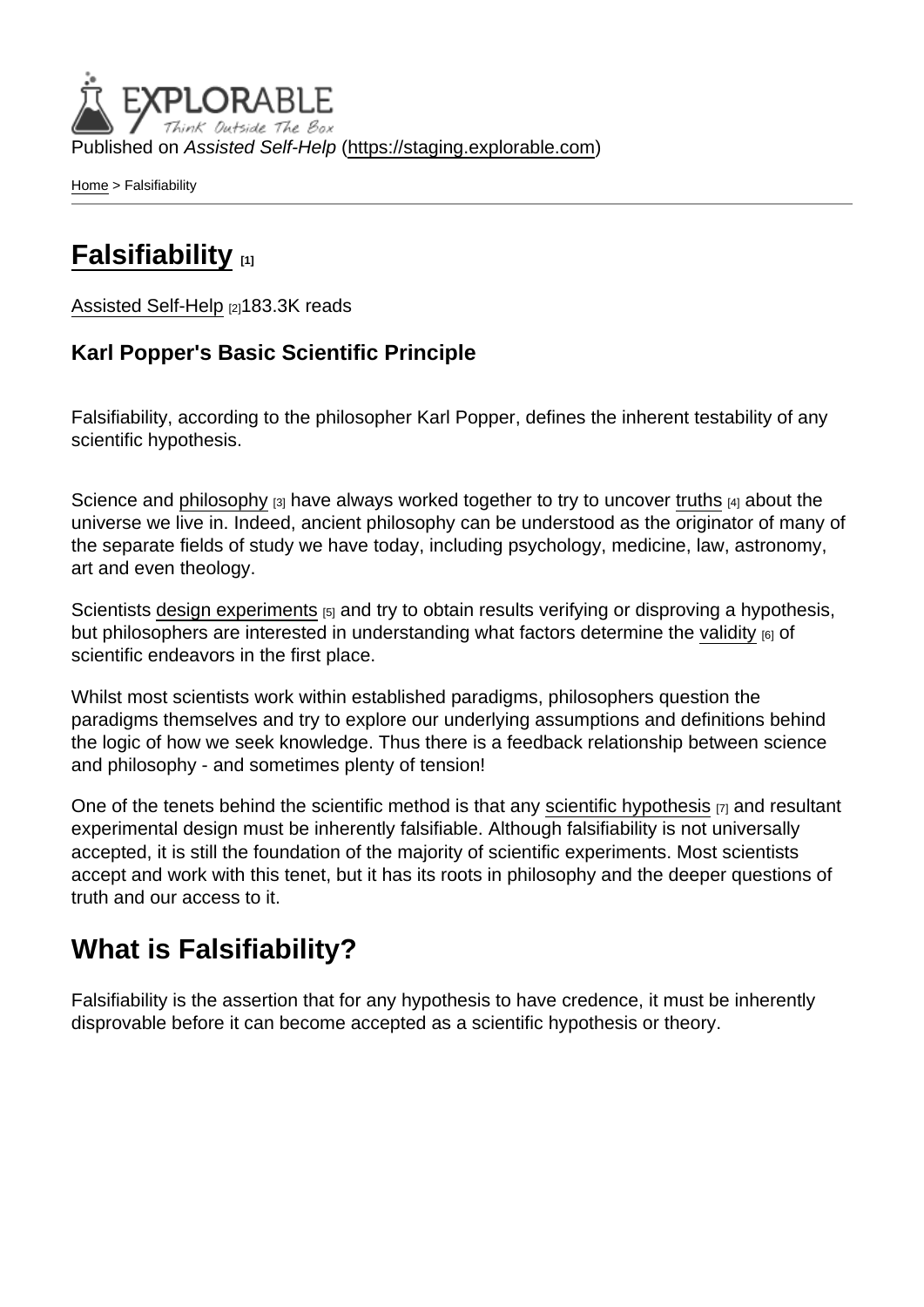For example, someone might claim "the earth is younger than many scientists state, and in fact was created to appear as though it was older through deceptive fossils etc." This is a claim that is unfalsifiable because it is a theory that can never be shown to be false. If you were to present such a person with fossils, geological data or arguments about the nature of compounds in the ozone, they could refute the argument by saying that your evidence was fabricated to appeared that way, and isn't valid.

Importantly, falsifiability doesn't mean that there are currently arguments against a theory, only that it is possible to imagine some kind of argument which would invalidate it. Falsifiability says nothing about an argument's inherent validity or correctness. It is only the minimum trait required of a claim that allows it to be engaged with in a scientific manner – a dividing line between what is considered science and what isn't. Another important point is that falsifiability is not any claim that has yet to be proven true. After all, a conjecture that hasn't been proven yet is just a hypothesis.

The idea is that [no theory is completely correct](https://explorable.com/truth-and-theory) [4], but if it can be shown both to be falsifiable and supported with evidence that shows it's true, it can be accepted as truth.

For example, Newton's Theory of Gravity was accepted as truth for centuries, because objects do not randomly float away from the earth. It appeared to fit the data obtained by [experimentation](https://explorable.com/conducting-an-experiment)  $[8]$  and [research](https://explorable.com/what-is-research)  $[9]$ , but was always subject to testing.

However, Einstein's theory makes falsifiable predictions that are different from predictions made by Newton's theory, for example concerning the precession of the orbit of Mercury, and gravitational lensing of light. In non-extreme situations Einstein's and Newton's theories make the same predictions, so they are both correct. But Einstein's theory holds true in a superset of the conditions in which Newton's theory holds, so according to the principle of [Occam's](http://explorable.com/occams-razor)  [Razor](http://explorable.com/occams-razor) [10], Einstein's theory is preferred. On the other hand, Newtonian calculations are simpler, so Newton's theory is useful for almost any engineering project, including some space projects. But for GPS we need Einstein's theory. Scientists would not have arrived at either of these theories, or a compromise between both of them, without the use of testable, falsifiable experiments.

Popper saw falsifiability as a black and white definition; that if a theory is falsifiable, it is [scientific](https://explorable.com/what-is-the-scientific-method) [11], and if not, then it is unscientific. Whilst some "pure" sciences do adhere to this strict criterion, many fall somewhere between the two extremes, with [pseudo-sciences](https://explorable.com/pseudoscience) [12] falling at the extreme end of being unfalsifiable.

## Pseudoscience

According to Popper, many branches of applied science, especially social science, are not truly scientific because they have no potential for falsification.

Anthropology and sociology, for example, often use [case studies](https://explorable.com/case-study-research-design)  $[13]$  to observe people in their natural environment without actually [testing](https://explorable.com/hypothesis-testing)  $[14]$  any specific hypotheses or theories.

While such studies and ideas are not falsifiable, most would agree that they are scientific because they significantly advance human knowledge.